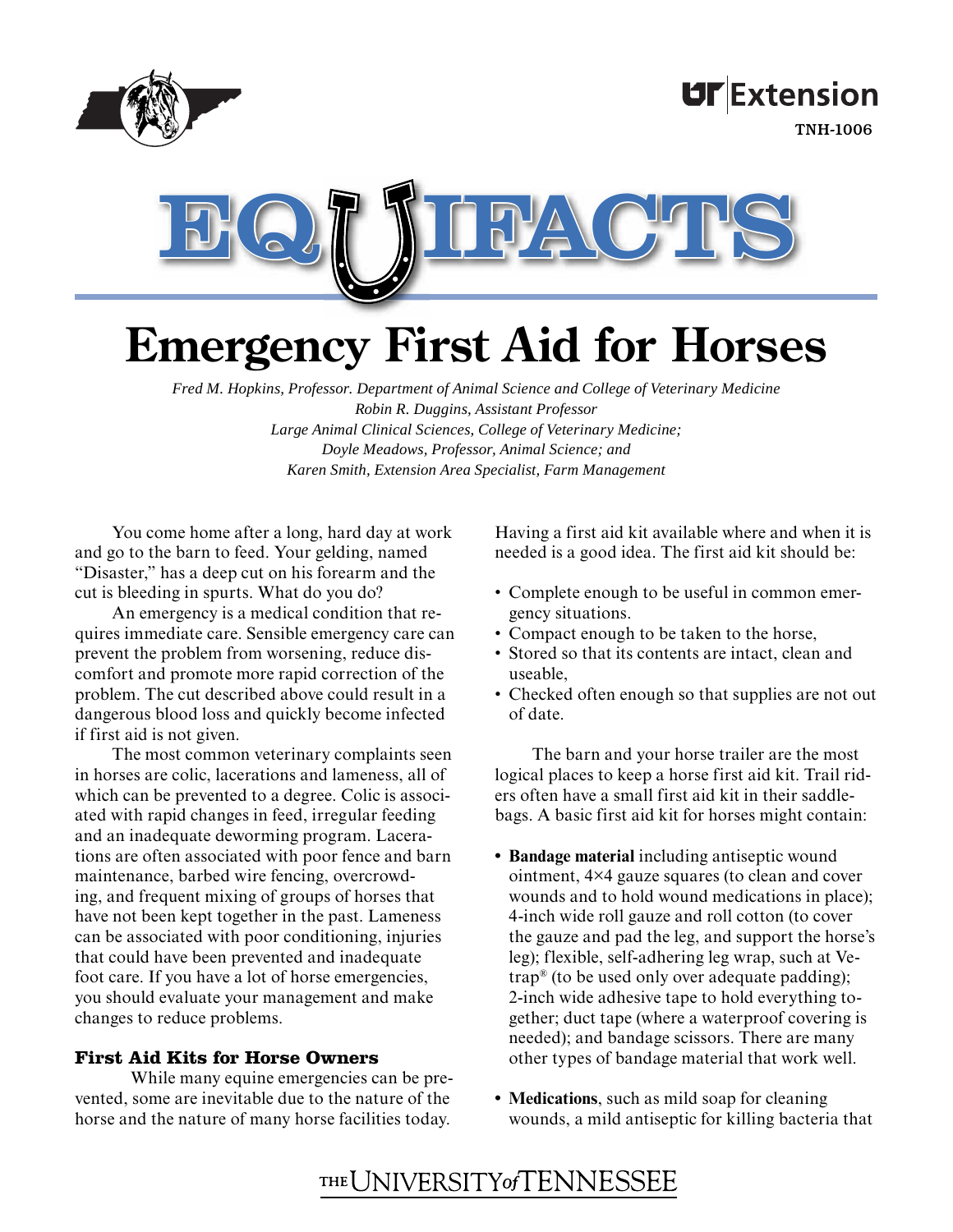will evitably get into a wound and some sort of pain-relieving drug. Your vet may be willing to prescribe prescription drugs such as flunixin meglumine (Banamine®), phenylbutazone (bute) or a tranquilizer. Hypodermic needles and syringes will be needed if you use injectible products. There are a number of other medications that might be useful. Make sure that you are aware of expiration dates and discard expired medications.

- **Other first aid materials** such as a twitch, rub-**•** ber gloves, a bucket and plastic bags to line the bucket (so that the inside is clean with each use) and a list of emergency phone numbers should be a part of your first aid kit. A tablet and pen are useful to write down what you have found and what you have been advised to do. A thermometer should be a part of every first aid kit. Digital thermometers are quick and easy to use but batteries do run down. Mercury thermometers are more accurate but slower to use (three minutes) and breakable.
- If you have mares that will foal, towels, tail wraps, a mild navel disinfectant such as tamed iodine or chlorohexadine, liquid soap, OB sleeves, a hair dryer, phosphate enemas and tetanus antitoxin (kept in the refrigerator) should be available in addition to your regular first kit.
- Plastic bags, plastic containers and a toolbox are useful for keeping supplies together and clean.

## **Handling Emergencies**

Remain calm! Horses have managed to survive for most of their history without human attention and your horse will most likely do well in the current situation. Also, the horse will sense your panic and become nervous, making a bad situation worse. A couple of minutes of deep, measured breathing and thought are often a very effective first aid treatment.

Immediately call your veterinarian for advice or a visit if you don't feel that you can handle the situation, if you are unsure what the problem is or how severe it is, or just to be safe.

Remember your personal safety. You won't do the horse any good if you get injured.

If logical and practical, move the horse to a barn or other area where it can be confined and safely restrained. If the horse can't walk, is caught in a fence or just won't cooperate, moving the horse is not logical or practical.

Examine the horse to define the problem as best you can. Remember to examine the entire horse. What you see may be a wire cut, but what you want is a well horse. There may be more than one wire cut. Recognizing all the horse's current problems may be important to the horse's overall wellbeing.

Decide what needs to be done first. Spurting blood from a wound needs attention **now**. See how the problem is affecting the horse by:

- **Taking the horse's rectal temperature**. In cases **•** of infection and some other situations, a horse's body temperature will go up. This fever causes protective chemical reactions in the body to happen faster and other changes that will help the horse protect itself. The normal rectal temperature of most adult horses is 99 to 101.5. Rectal temperatures below 98 or more than 102 indicate a problem.
- **Taking the horse's pulse rate**. The horse's pulse **•** rate will go up when it is excited, in pain or in an effort to move more blood and blood elements to an area of the body where it is needed. The pulse of the horse is taken by touching the fascial artery where it crosses the jawbone near its center and counting the pulse for one minute. The pulse rate in a normal, calm, adult horse is 25 to 48 beats per minute and resting pulse rates above 60 may indicate a problem.
- **Measuring the horse's rate of breathing**. The **•** horse's rate of breathing will go up if it is excited, but also if its oxygen needs are not being met at normal breathing rates. Breathing rate can be measured by watching the chest and flank or putting one's hand in front of the nostrils. The normal rate of breathing for a calm, normal, adult horse is between 8 and 20 breaths per minute.
- **Look at the horse's gums and measure capillary re-•fill time**. The horse's gum color should be a light pink color, although blood loss and shock may cause pale or gray gums. Capillary refill time measures how quickly a horse can move blood to distant parts of the body; horses in shock may not do this quickly enough. Capillary refill time is measured by pressing firmly on the gums above the teeth using a finger or thumb, causing the area to become blanched out. After releasing the pressure, that area of the gums should return to normal color in two seconds or less in a normal horse.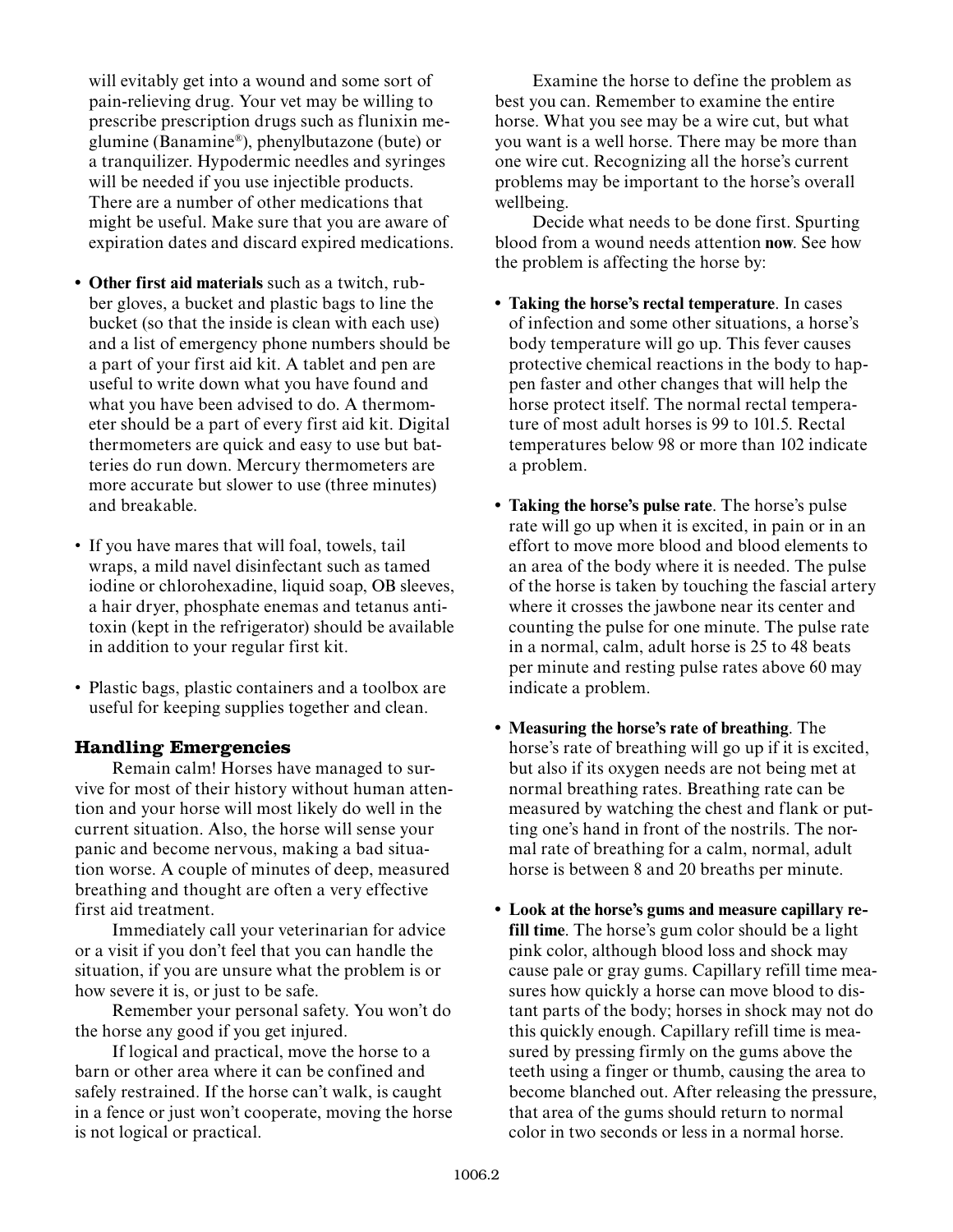**Next, use the pinch test to measure dehydration. •** In times of stress or disease, horses can lose body water faster than they can take it in. Dehydration can be measured by using the thumb and forefinger to pull the horse's skin away from the point of the shoulder. When the skin is released, it should return to its normal position in two seconds or less. If this takes longer than 2\two seconds, the horse is dehydrated.

Remember that normal rates may vary between horses. You should know your horse's normals before an emergency.

#### **First Aid for Common Emergencies**

Wounds that penetrate the skin are deep and wide and show significant bleeding. These wounds need first aid. Bleeding in spurts means an artery is cut – this should be treated as soon as possible. Failure to treat promptly can result in blood loss, more scarring and slower healing due to infection. Check for the amount of blood loss by looking at gum color and measuring capillary refill time. In cases of arterial bleeding, put pressure on the wound, using several gauze squares to stop or slow bleeding. Hold the gauze squares in place with roll gauze wrapped snuggly around the injured area. Cover with a thick layer of roll cotton and then apply roll gauze over the top snuggly. More pressure can be put on thicker bandages without danger of slowing blood flow to the area. Hold everything in place with adhesive tape. If the original bandage becomes blood soaked, put more bandage on top rather than replacing the original bandage.

If arterial bleeding is not present, clean the wound with mild soap and water, removing any debris present. Hosing the wound off may help. Rinse the wound with water and dry the leg. Put several gauze squares over the wound and hold the gauze in place with roll gauze. Cover with roll cotton and an elastic leg wrap or hold in place with adhesive tape. Call your veterinarian for advice or a visit. Check your records to learn when the horse last had a tetanus shot. Some wounds can be sutured. The advantages of suturing include faster healing, less infection, less scarring and less likelihood of proud flesh. The decision to suture a wound is based on:

- The wound's location
- How dirty the wound is
- The length, width and depth of the wound •
- How long ago the wound occurred
- The horse's temperament and facilities available •
- The owner's willingness and ability to provide aftercare

Your veterinarian should be contacted immediately if the wound occurs over a joint or in the pastern region. Wounds into the joint or tendon sheath can introduce bacteria that can cause a severe infection.

Abdominal pain from any source is referred to as colic. Most colic in the horse is due to some sort of intestinal problem. Horses will act generally uncomfortable, may perspire, look at their side, tread their feet, assume abnormal postures, paw the ground and lie down and roll. Horses showing these signs should be examined for signs of shock by checking gum color, capillary refill time and dehydration. Remove the horse from any feed source and away from any obstructions that the horse could roll in to. Stay with the horse to keep it from injuring itself. Call your veterinarian for advice about walking the horse and administering painrelieving drugs, if you have them available. Avoid tranquilizers, unless directed, as these may reduce the horse's blood pressure.

**Lameness** is common in horses. Decide which leg or legs are lame and how severe the lameness is. Examine the lame leg, looking for areas that are warmer, painful to the touch, swollen or can be moved abnormally. Bandage the affected leg using a thick bandage extending from one joint above the affected area to one joint below. If it does not appear that a bone is broken, take the horse to a stall where its movement can be limited. If in doubt, leave the horse where it is until help arrives.

Difficult births are a true emergency. The average interval between the time that a mare starts to strain and finishes the birth process is 11 minutes. Mares who strain more than 30 minutes without delivering a foal should be considered in trouble. Immediately call your veterinarian. Keep the mare walking until the veterinarian arrives to keep her from pushing. If your veterinarian instructs you to do a vaginal exam on the mare, be sure to get the mare's tail out of the way and wash and dry the rear of the mare thoroughly before entering the birth canal. Use an arm-length plastic sleeve and lots of lubricant.

Always call your veterinarian if the problem is sudden and/or severe, if you are not sure what the problem is or how to best treat it.

Emergency medical situations are a part of horse ownership. Being prepared, calm, having a first aid kit and knowing how to use it should reduce the likelihood of the problem getting worse or healing more slowly than it should.